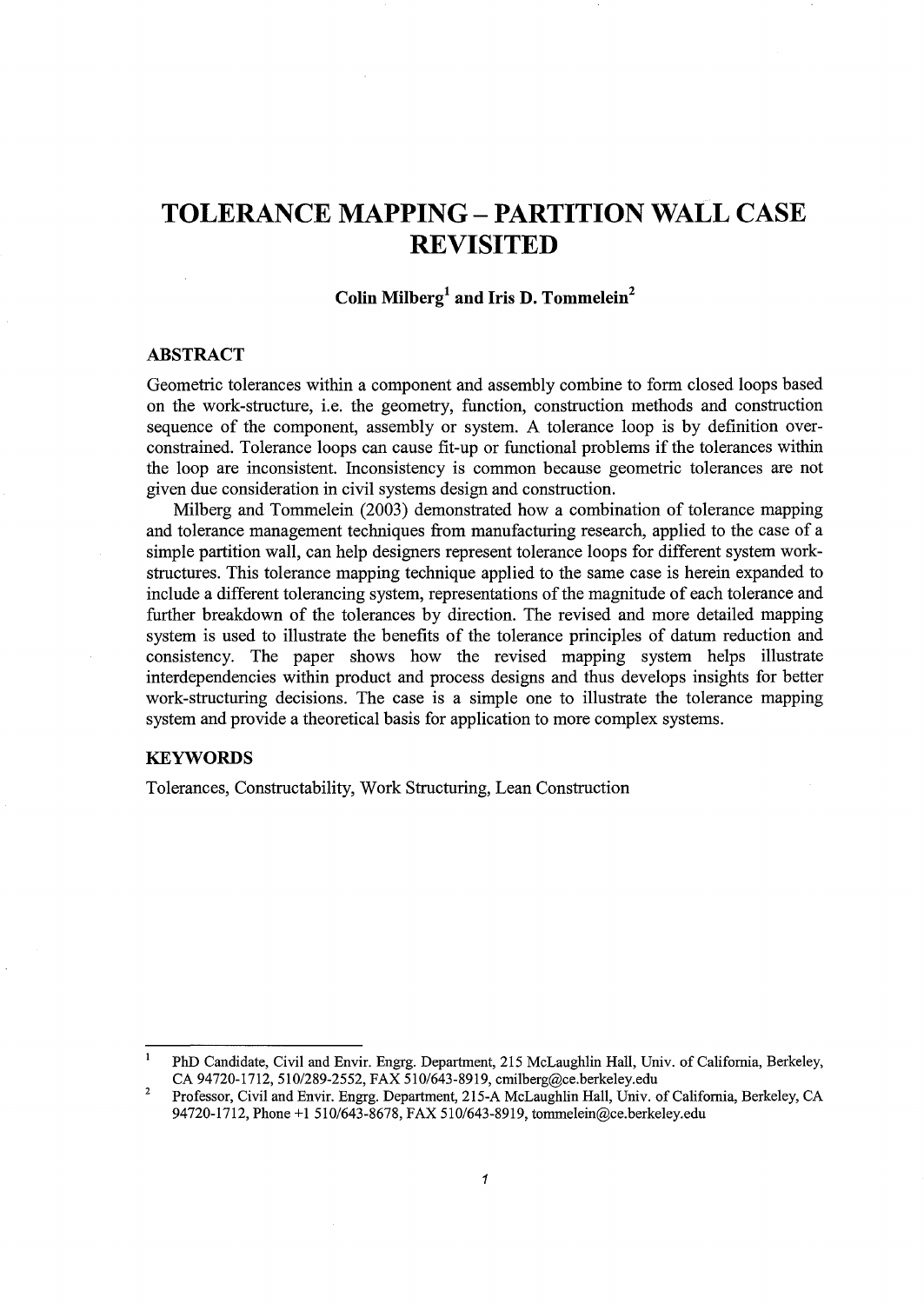## **INTRODUCTION**

Milberg and Tommelein (2003) identified a lack of attention by architecture, engineering and construction (AEC) practitioners to the impacts of geometric tolerances on the quality, duration and cost of AEC projects. Tolerances can impact project quality when they are exceeded and accepted because rework is too costly. Tolerances can impact project duration and cost when rework, additional processes or more time consuming and costly processes are required to meet project tolerances. Tolerances are exceeded under the following conditions: when the design tolerance is tighter than the associated process capability, when the accumulation of the individual component tolerances specified exceed the assembly tolerance, when the communication of tolerance constraints are unclear or non-existent, or when there is a lack of care in process execution.

AEC practitioners give little attention to tolerances for several reasons. First is lack of data on geometric variation in AEC processes, i.e. process capabilities. Second is lack of clarity regarding who is responsible for managing tolerances. The tendency is to push the responsibility and blame downstream and rely on skilled labor and rework. Third is current practice of accounting for costs. Practitioners rely on traditional strategies to absorb geometric variations. These strategies are assumed to be necessary and the associated costs are not individually tracked. Thus, there are no means to compare impacts of alternative strategies. Fourth is difficulty in visualizing and describing geometric variations and their accumulation.

In manufacturing, there are standards for tolerance specification and interpretation as well as tools for tolerance analysis and allocation, which evaluate tolerance accumulation and aid in visualization. Adapting these tools for use in civil engineering seems a logical first step for improving tolerance management in AEC. The accumulation of tolerances through an assembly or series of processes is defined by the assembly function. Table 1 shows the design decisions that impact the assembly function and the AEC project phase in which they are typically determined.

| <b>Assembly Function Design Decisions</b>          | <b>Project Phase</b>                  |
|----------------------------------------------------|---------------------------------------|
| Feature and Assembly Tolerance Specification       | <b>Product Design</b>                 |
| <b>System Geometry</b>                             | <b>Product Design</b>                 |
| Datum Priority                                     | Distributed, All Phases               |
| <b>Connection Types</b>                            | Product or Process Design             |
| <b>Fabrication/ Construction Means and Methods</b> | Process Design, Fab. And Construction |
| <b>Process Sequence</b>                            | Process Design and Construction       |

Table 1: Assembly Function Decisions and Project Phase (Zhang 1997 and Houten and Kals 1999)

Work-structuring is the process of breaking work into chunks, assigning them, sequencing them, and defining their handoffs between production units (Ballard et al. 2001). Typical project work-structure would execute product design by a designer, process design by a contractor, fabrication by fabricators and construction by the contractor, in that order. However, this work-structure may not be the most efficient for all projects. Constructability research has shown that decisions regarding construction means and methods may have a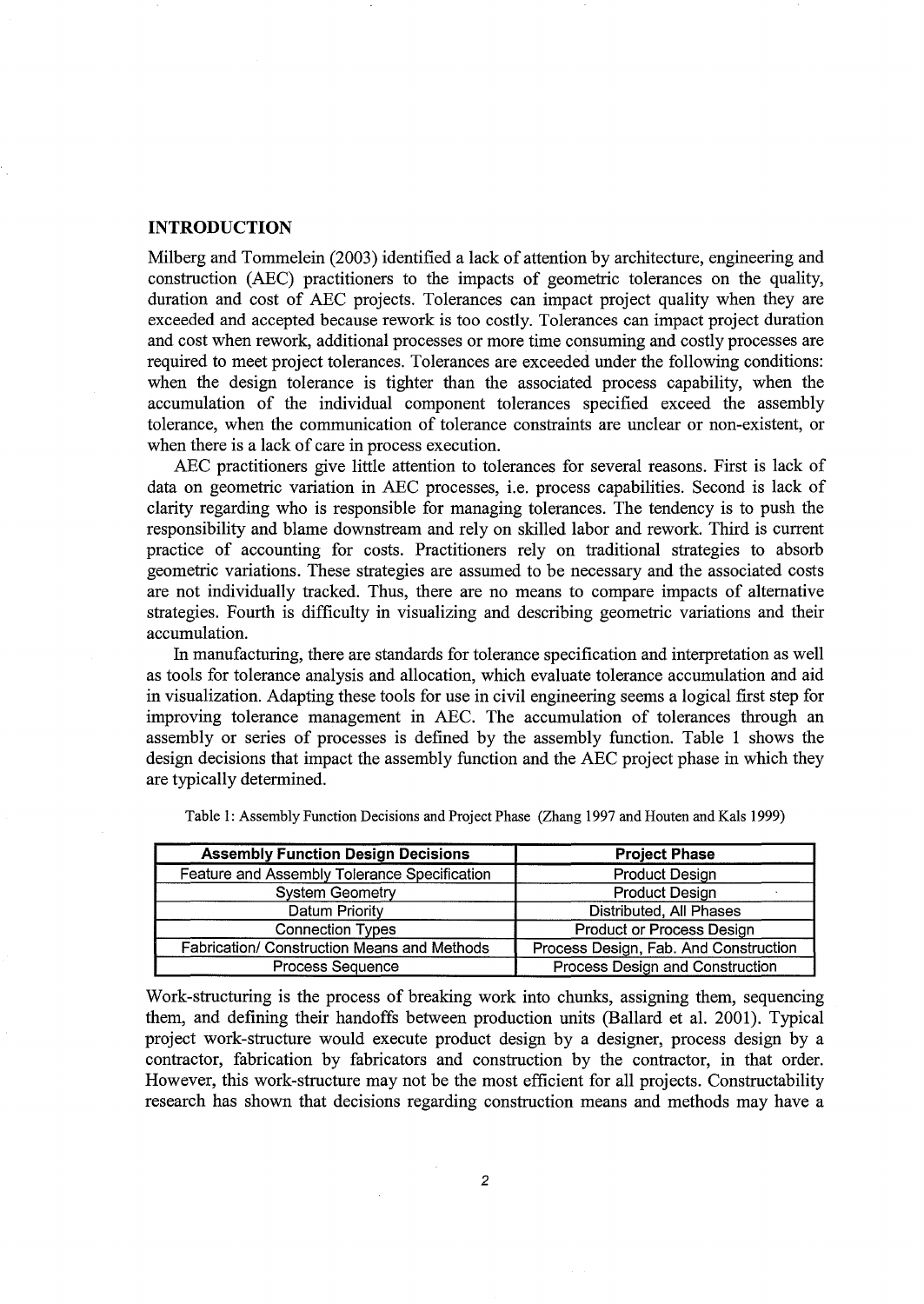greater influence on project cost, schedule, and quality than product design decisions (CII 1993). The point is that all these decisions are interdependent, in part as a result of the accumulation of tolerances. Also, individual process work-structures are what determine construction means and methods and process sequence. Therefore accumulation of tolerances should be a consideration in the work-structuring of the project both in terms of the major project phases and the work-structuring of processes within a given phase.

Tolerance networks (Tsai and Cutosky 1996) are a tool for graphically representing the path of tolerance accumulation based on a product component breakdown. Milberg and Tommelein (2003) created a new system, tolerance maps, adapted from tolerance networks, to capture the flow of geometric tolerances associated with a given process work-structure. For a given work-structure, the tolerance maps help engineering practitioners to:

- identify tolerance loops or over-constrained sets of tolerances
- identify functional tolerance constraints that may not be directly measured or controlled during manufacturing, construction and inspection
- identify inconsistencies between the specification of tolerances for individual components and assemblies, i.e. tolerance loops
- identify inconsistencies between tolerances and process capabilities
- make comparisons to alternative product designs, process designs and workstructures

Milberg and Tommelein (2003) used tolerance maps to compare different work-structures used for the installation of a partition wall with an embedded outlet box. In this paper the mapping system has been updated to include more work-structure and tolerance information. The paper will describe and discuss the updates, as well as the additional information that can be garnered from the updated maps.

#### **CASE REVIEW**

The partition wall example illustrates impacts that tolerances can have on the installation of a standard stud partition wall containing an electrical box for a switch or outlet (Figure 1). This example, selected for its familiarity and simplicity, requires minimal description of the case and allows for the maximum description of the tolerance maps. Tolerances accumulate in this example through variations in the studs themselves, the placement of the studs, the electrical box itself, the placement of the electrical box, the outlet plate itself, the placement of the outlet plate, the drywall sheets themselves, the cutting of the hole in the drywall, the placement of the drywall and the layout of each of these components or features. One problem that can result is illustrated in Figures 2 and 3. Details of tolerances for each component and the assembly of a wall are described in Milberg and Tommelein (2003).

## **GENERAL TOLERANCE PRINCIPLES**

In design, the location and size of various components are specified. Typically it is not the location of components that is important but the relationship between design components or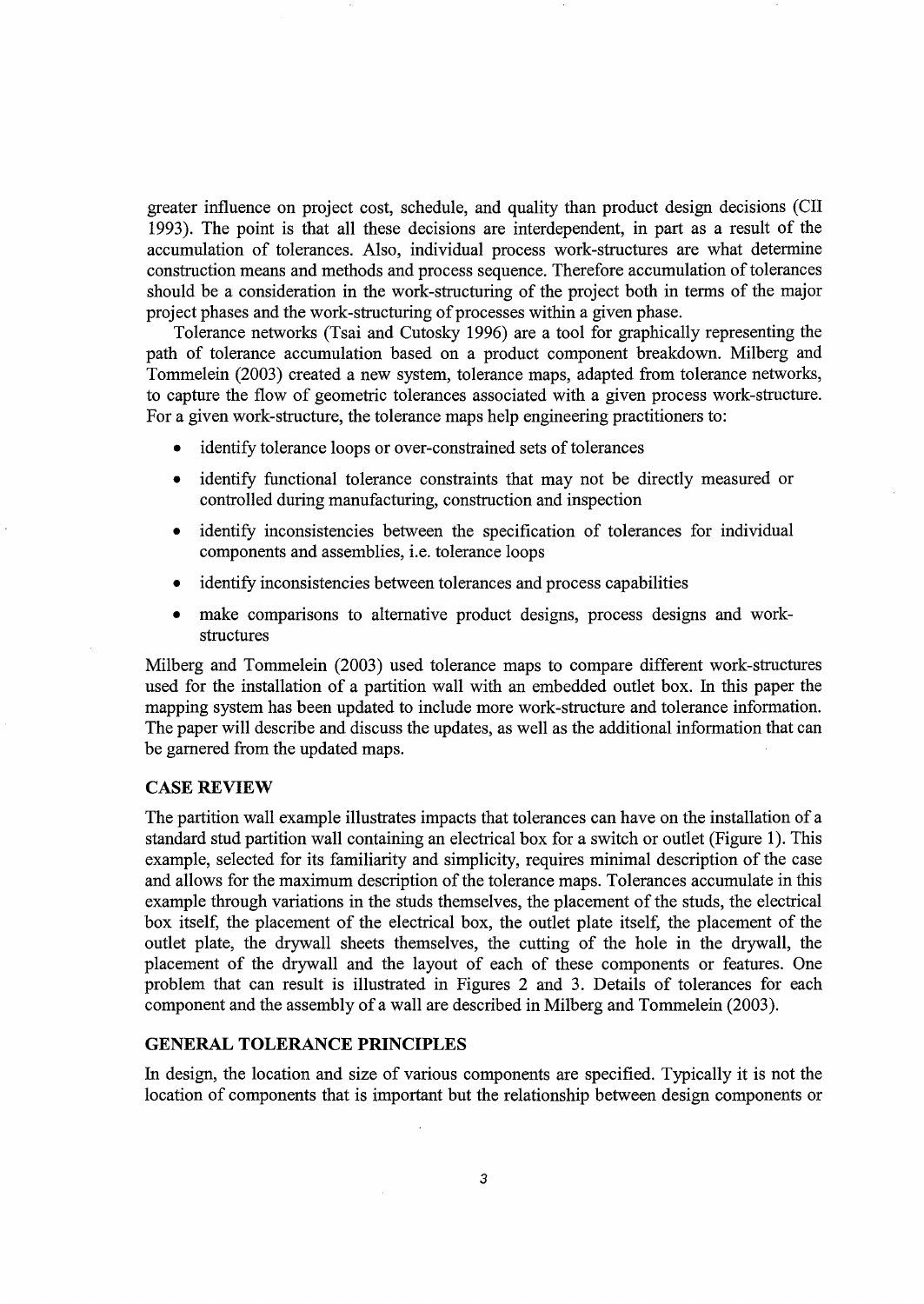objects in the field. For example, in the design of a building frame, the location of each column is not as important as the relative distance between them, which determines the load carried by each. The allowable variations in the dimensional relationship between design components are tolerances.



Tolerances are referential by definition. For a component feature, geometric and dimensional tolerances (GD&T) are the description of a variation from a nominal geometry. The nominal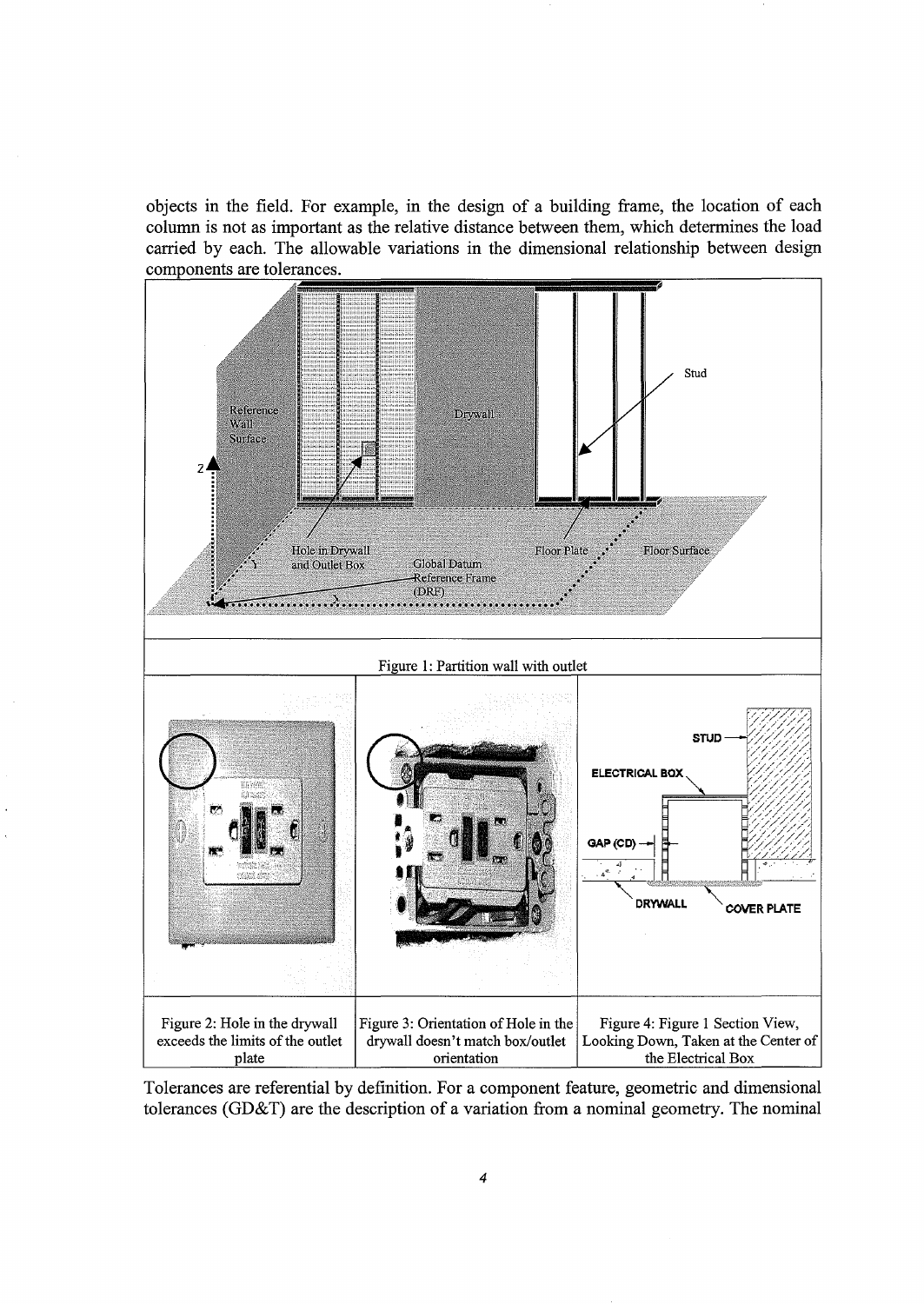geometry is the datum, or theoretically exact reference geometry, such as an axis, plane or straight line. All features within a part or component should be fully constrained, i.e. have uniquely defined locations within a defined reference frame (coordinate system). If a feature is not fully constrained, then it is unnecessary, as it could be located off the part and thus no longer be a feature of the part (Tsai and Cutkosky 1997). Therefore, every feature of a given part will be referenced to the parts datum reference frame (DRF), to another feature within the part, or to another part in the assembly. Similarly, for an assembly, features from one part are referenced to features in other parts or to the assembly DRF in order to form the assembly. Any feature that is used as reference geometry is also called a datum feature. Standards determine the theoretically exact geometry, which replaces the datum feature and is used to define the nominal geometry of an associated feature. The relationships between features consist of two parts: 1) linear and angular dimensions that locate the nominal geometry of the dependent feature from the datum feature's substituted exact geometry; and 2) tolerances (dimensional constraints on variation) relative to that nominal geometry (Henzold 1995).

Milberg and Tommelein (2003) described the relationship between size, form, orientation and location tolerances based on the conventional GD&T system (Figure 5). In this paper the vectorial dimensioning and tolerancing (VD&T) system will be used (Figure 6). In the GD&T system form, orientation and location tolerances are hierarchical. Location tolerance zones limit orientation tolerance zone limits, which limit form tolerance zone limits. In the VD&T system, location, orientation and form tolerances are cumulative. The substitute elements in the VD&T system represent the theoretical exact geometry similar to the nominal geometry of the features, in this case lines. The location and orientation of the geometry (best fit line) can be determined by different methods including the Gauss method, which minimizes the sum of squares deviations of the form deviations, and the Chebyshev method, which minimizes the maximum deviations of the form deviations (Henzold 1995). For this paper we have selected the Chebyshev method, as it is similar to the method used in the GD&T system.

In the vectorial system, components have a DRF defined by their primary, secondary and tertiary datum features. In figure 6, the primary datum is the plane defined by the page, call it XY, that defines the Z-axis. The secondary datum is the datum feature substitute element line, which defines the X-axis. This line could also represent the intersection line of a secondary datum plane, XZ, with the primary datum. The y-axis is perpendicular to the X and Z axes. The origin location of the DRF is located by a tertiary datum. In figure 6, the tertiary datum is the right edge of the datum feature (not labeled) and the origin is specified at 2/3 the length of the datum feature substitute element. The origin completes the DRF definition.

The feature nominal geometry and tolerances are specified from the DRF. In the case shown in figure 6, the dotted line represents the feature's nominal geometry. A location vector (the substitute distance in figure 6) describes the location, from the DRF origin, of the origin of the feature's nominal geometry. Location tolerances are described as the maximum deviations from the location vector in each component direction of the DRF. A unit orientation vector at the origin of the nominal geometry describes the orientation of the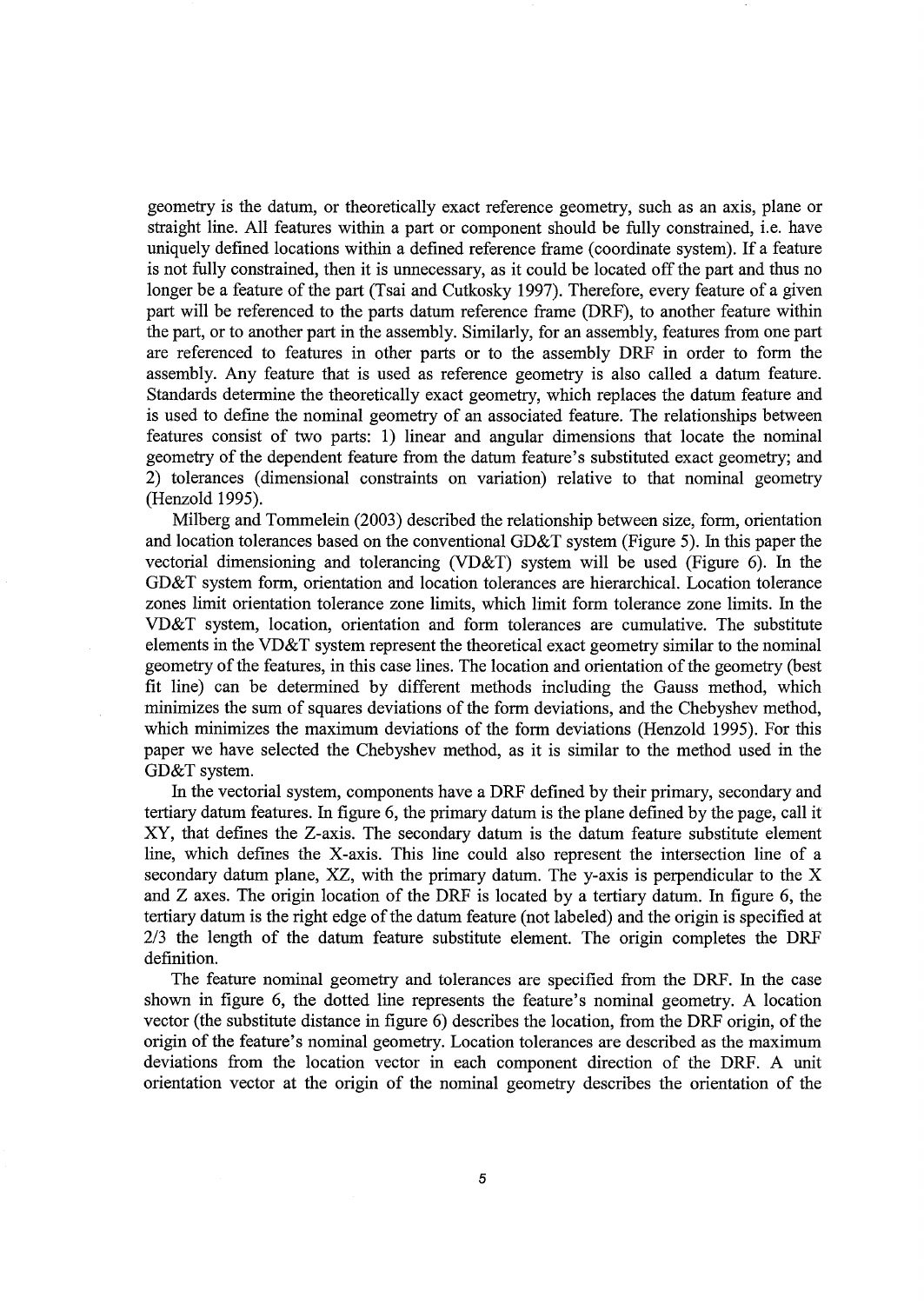nominal geometry. Planes are oriented perpendicular to the orientation vector and lines or axes are oriented parallel to the orientation vector.

In figure 6, the dotted line is also the orientation vector. Orientation tolerances can be specified by linear or angular dimensions. Angular orientation tolerances are described as maximum rotations of the feature's nominal geometry, about the feature's origin, and about each of the DRF axes. Linear orientation tolerances are described as maximum deviations from the orientation vector in each component direction of the DRF. The actual orientation deviation of the nominal geometry about its origin defines the feature's substitute element. The form tolerance is specified as a total distance centered on, and measured perpendicular to, the feature's substitute element. A refinement of the form tolerance, waviness, has a smaller length to depth ratio than the main form tolerance. Waviness is also specified as a total distance perpendicular to, and superimposed over, the form tolerance. Further refinement in specification of roughness can also be made, which is superimposed on the waviness. For circular surfaces (spheres, cylinders, cones and tori), the location and orientation vectors apply to the axes or centers of the surfaces. Both an additional size specification and size tolerance are necessary. Sizes and size tolerances are always



#### **TOLERANCE MAPS**

References between features, datum features, DRFs and datum can be represented graphically in the authors' tolerance mapping tool presented in this paper. The tolerance mapping tool is designed to help practitioners apply the general tolerance principles described previously to any given project. The mapping system represents features, datum features and datum as nodes; the connectors between nodes have frames associated with them containing information about the different geometric constraint between the features. The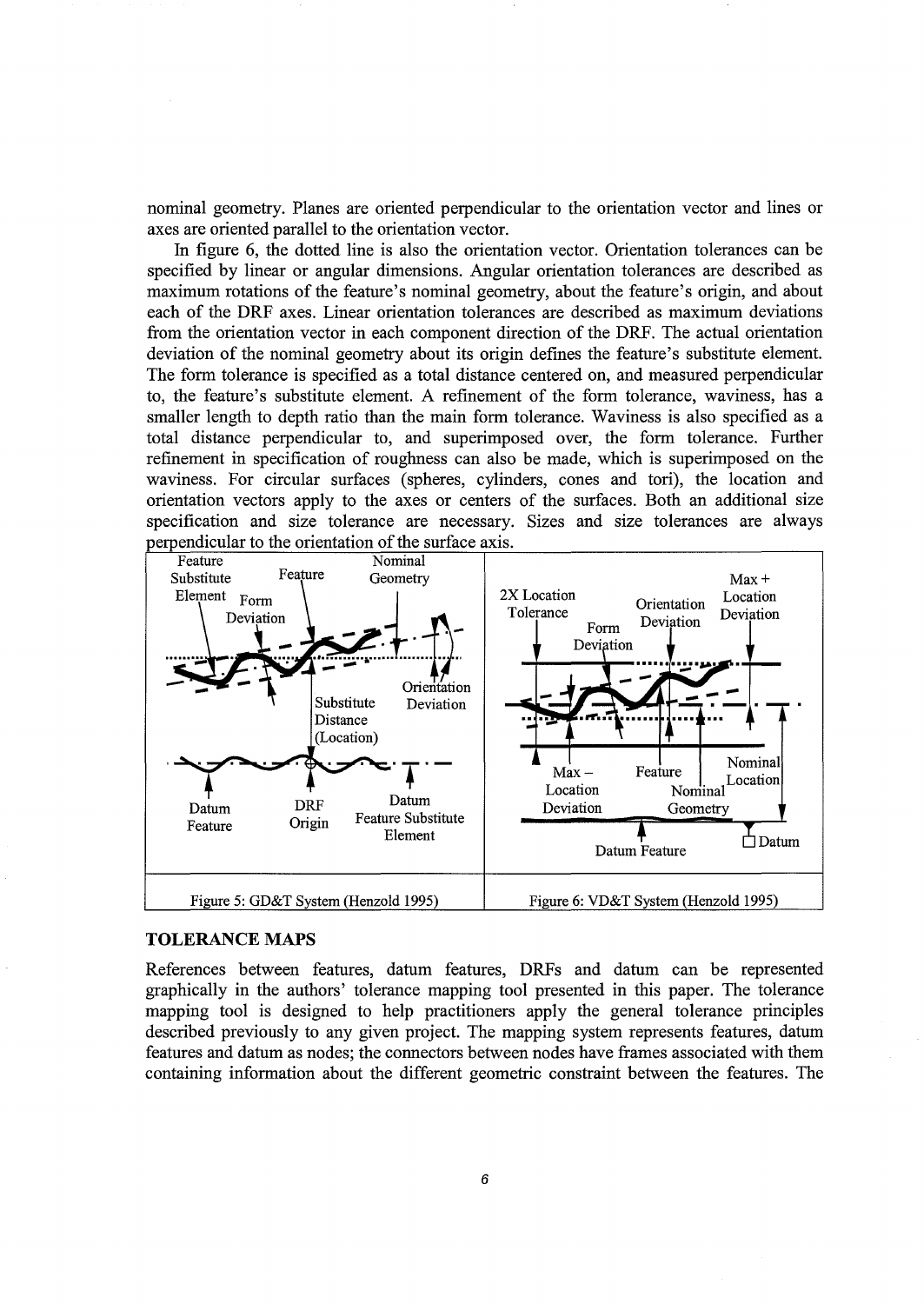mapping system graphically represents more product information than found in Tsai and Cutkosky's (1996) tolerance networks and adds work-structuring information as well.

Figure 7 is a key for the different symbols in the authors' tolerance mapping system. The node at the starting end (datum side) of a connector is a datum, DRF, or datum feature. The node at the arrow end (feature side) of a connector is another datum, DRF, or feature. A node can be at the starting end of one or more connectors and at the arrow end of one or more other connectors, which means that the node can be both a feature of a component and a datum feature for another node. When nodes and connectors form a loop with constraints in the same degree of freedom, it indicates that the features in the loop are over-constrained. The loop can be checked for consistency by using numerical tolerance analysis tools and by assigning tolerance values to the connectors between nodes. A loop is consistent if, starting at any node, the worst case accumulation of tolerances through every node does not exceed the allowable tolerance for the connector between the first and last node (Tsai and Cutosky 1996). Accumulation may also be calculated by statistical means if preferred.



The tolerance values associated with the connectors, i.e. the relationships between nodes, are represented by tolerance frames, which have different boxes for each tolerance variation in each direction (i.e. degree of freedom). The earlier version of the mapping system used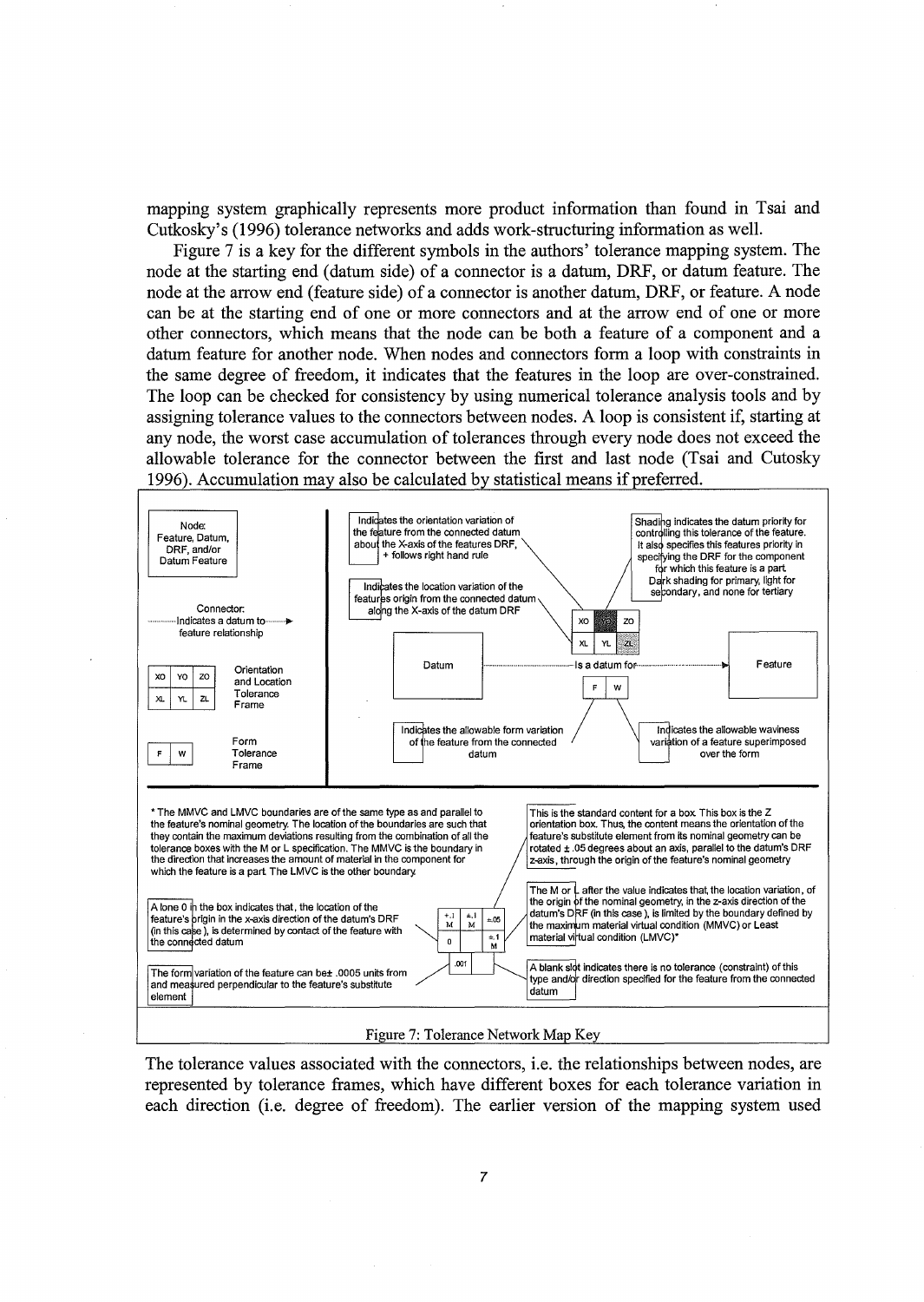symbols to indicate orientation, location and form variations. The addition of the frame allows further separation by direction (x, y, z) and can include numeric values to indicate the magnitude of the tolerance constraint. The directional information is necessary to identify tolerance loops, and the magnitude information is needed to conduct a tolerance analysis. The separation of the constraints by direction also allows indications for primary, secondary, and tertiary datum, which is important information for relaying design intent. In the key, each box in the frame is labeled to indicate the type of constraint. For example, the box position labeled XO is the place holder for the orientation deviation in the X direction, and ZL is the location deviation in the Z direction. A numerical value in a box represents the magnitude of the tolerance associated with that position in the frame. The value is only the tolerance, i.e. the deviation from the nominal location and orientation, and does not include the location and orientation vectors that define the nominal location and orientation. Although the location and orientation vectors are not shown on the map, they are recorded, as they impact the accumulation of variations among features.

The new version of the mapping system has also added color to the nodes and connectors. Nodes outlined in the same color are part of the same physical component or family of components. The color of the connector indicates the trade or company that controls the tolerances and relationship between nodes defined by the connector and tolerance frames. This way, additional work-structuring information is included in the mapping system.

## **PARTITION WALL TOLERANCE MAP**

Milberg and Tommelein (2003) used an earlier version of their tolerance mapping system to represent process design and sequencing information for the partition wall case. Three alternative sequences (work-structures) were compared. Work-structure 1 was taken from a process perspective, optimizing each task in the sequence and minimizing the number of tasks. The hole in the drywall was positioned relative to the edges of the drywall based on the nominal positions of the edges and the hole. This allowed the holes to be pre-cut away from the work-face in an efficient manner. Work-structure 2 still cut the hole relative to the drywall edges but delayed the cutting until the box was installed. This allowed the actual position of the box to be measured relative to the datum for the drywall edges. The hole could still be cut away from the work-face, from the drywall edges but the cutting is now coupled to the box installation and the extra step of measuring is required. Work-structure 3 involved: putting the drywall in position; pressing it against the box; taking it down and cutting the hole at the marks made by the box. In this case, the cutting is done less efficiently at the work-face and the marking is even less efficient than measuring in terms of resource use. Comparing the maps for the three work-structures for the accumulation of tolerances illustrated the benefits of two tolerance principles: reducing the number of datum in a loop (between work-structure 1 to 2 and 1 to 3); and reducing the magnitude of the tolerances (between work-structure 2 to 3). Work-structure 3 always prevented the problem shown in figure 2 and the associated rework or loss in quality.

The authors apply their new tolerance mapping system described in the previous section to create a map for the partition wall case, shown in part in figure 8. The tolerance map in figure 8 represents the product design of the partition wall. In addition to datum and magnitude reduction, this more in depth mapping system also illustrates another tolerance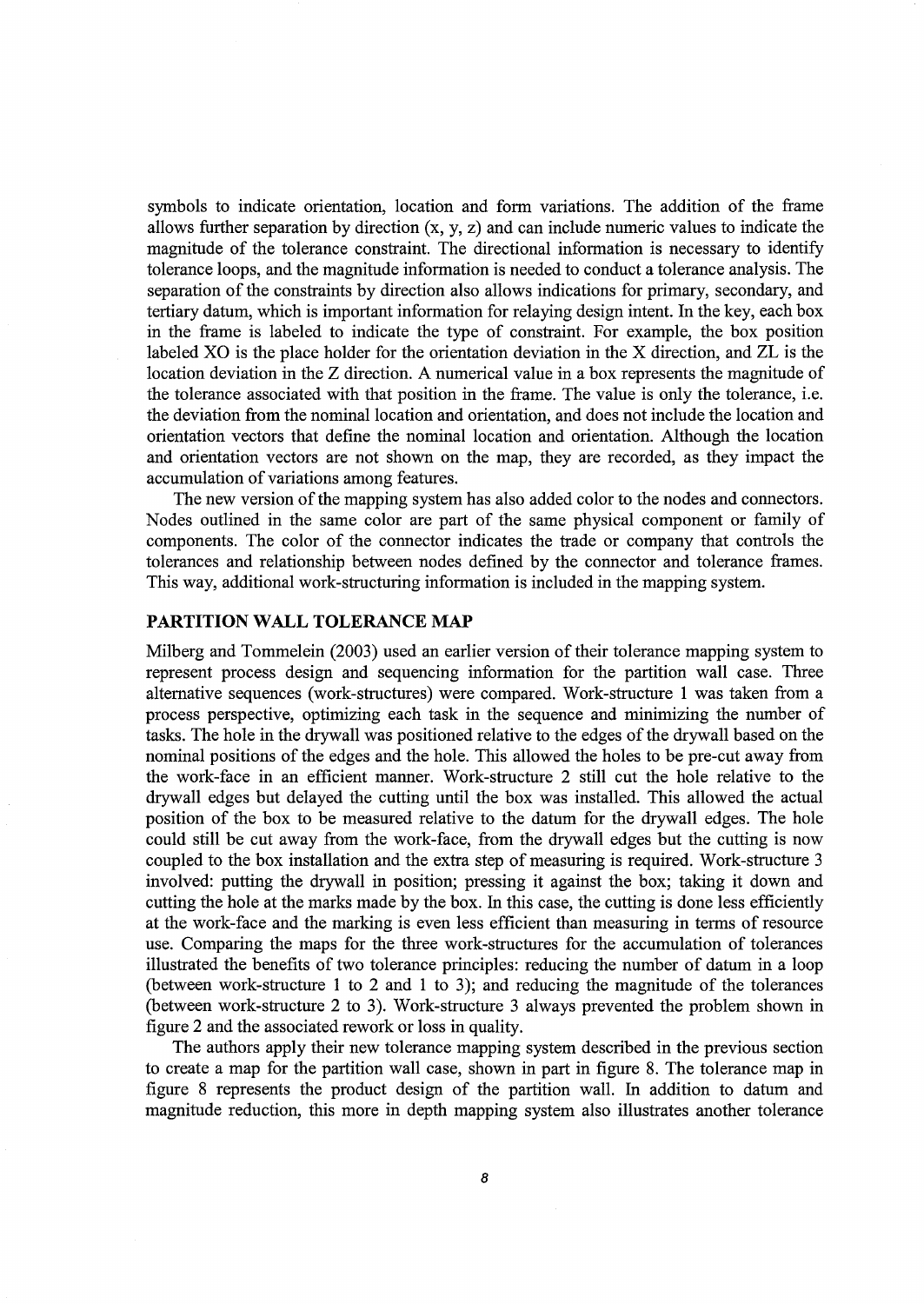management principle: consistency of datum between design (function), manufacturing and inspection (Henzold 1995, Tsai and Cutkosky 1996, Zhang 1997, Houten and Kals 1999).



Figure 8: Partition wall with outlet box partial design tolerance network

As the example in figure 8 demonstrates, the edges of the holes in the drywall, which are features of the drywall, are not directly connected to the drywall DRF. When this happens, it means that the trade or company responsible for handling that component (the drywaller in this case) may have to be interrupted by another trade (electricians in this case) before

 $\bar{\beta}$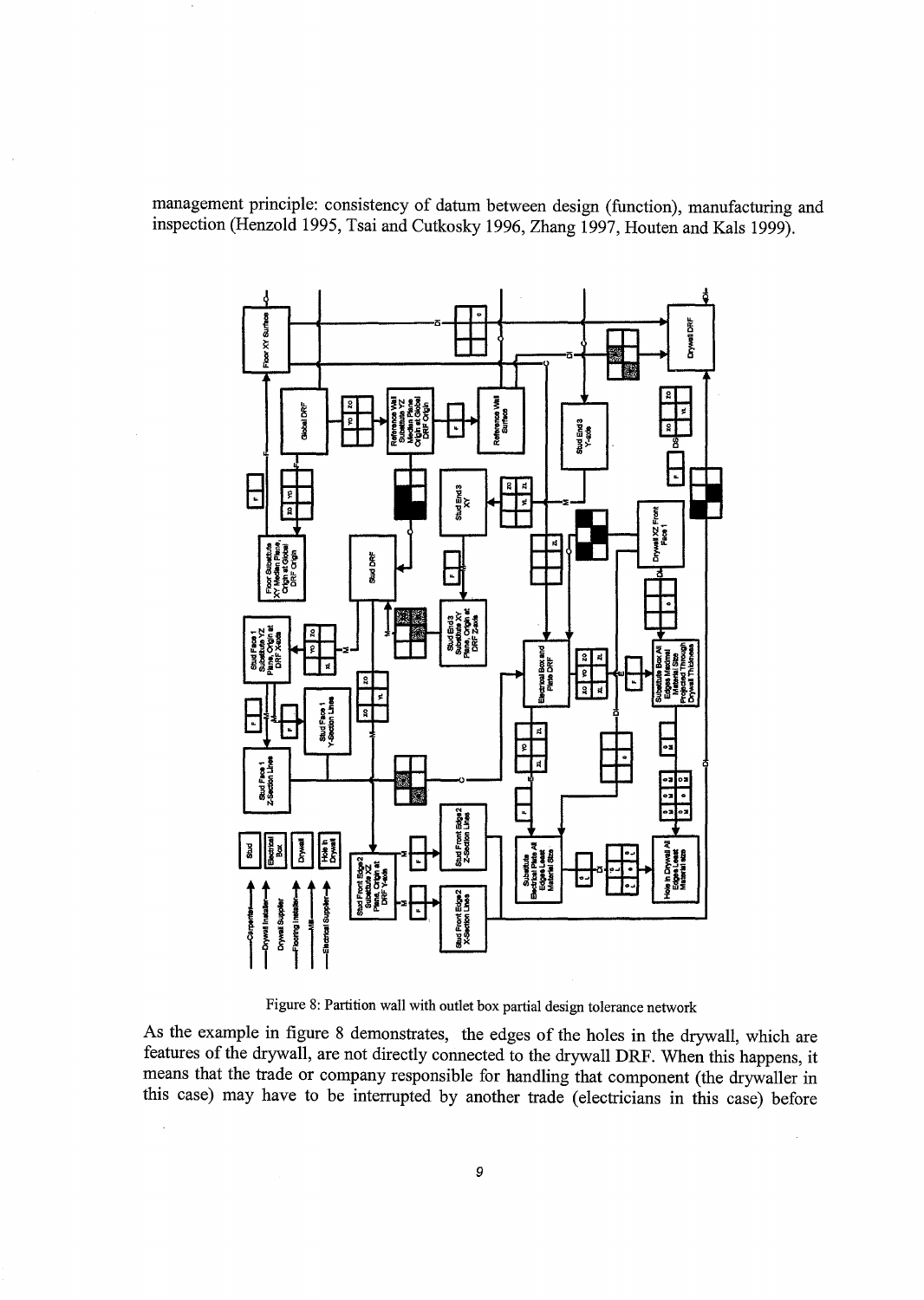completing the work associated with that component in order to meet the design tolerances. From a process design perspective, such conditions are undesirable because they increase the number of handoffs and the degree of coupling between activities (Howell et al. 1993). To avoid interruption, one of the trades, say the drywallers, can take as-builts of the other trade's (the electrician's) work (electrical box installation), from which to base completion of their work (cutting the hole in the drywall). This is the condition explained in work-structure 2 (Milberg and Tommelein, 2003), with the disadvantages already noted. If the trade is not interrupted, or as-builts are not taken, then the datum path for the product and process will not match. Inconsistency of the datum between product and process increases the deviations at the closure of the tolerance loop and risks exceeding design tolerances.

Furthermore, the authors' map illustrates that consistency of datum, i.e. a process sequence that is consistent with the design datum sequence, is not even feasible. The hole in the drywall shares the electrical box and plate DRF. The electrical box derives part of its DRF from the drywall DRF. This means that for the process to be consistent with the design datum sequence, the drywall should be installed first, the electrical box and plate should be installed second, and the hole should be cut in the drywall third. Thus, the drywall installation would prevent access to the box installation and without a hole the box will prevent installation of the drywall. Of the three work-structures presented by Milberg and Tommelein (2003), work-structure 3 is the closest to being consistent with the design datum sequence. In work-structure 3, the box is installed first. This is not too much of a deviation, as the drywall only controlled part of the box DRF in the design map. Then the drywall is held in the position of its final installation in every respect but the Y location due to the box. In this way, the hole DRF is that of the electrical box, which is consistent with figure 8. In the other work-structures, the drywall DRF is used for the hole. In this way, the tolerance map identifies locations where the tolerance constraint specified cannot be directly controlled.

## **FURTHER ADVANTAGES AND APPLICATIONS OF TOLERANCE MAPS**

It is also useful to use the authors' mapping system to create process tolerance maps. Process maps would show the sequence of datum to be used to install each component relative to another component previously installed. Comparing a process map to a product map, one would easily identify where a process datum path is not consistent with the product design datum path. In a process map, the boxes in the tolerance frames would contain process capability data instead of design tolerances as in the product map. This way, the values of the process capabilities would be compared easily to the design tolerances.

Ideally, a design tolerance should equal the associated process capability. Designs in which the design tolerance is tighter than the process capability should be avoided as they result in failure to meet the tolerance and potential rework and delays. When the reverse is true, and the process capability is tighter than the design tolerance, there is room to improve the design. One could use a less precise, and thus less expensive, process and/or reallocate the tolerances in order to alleviate tolerances in other locations that are tighter than the associated process capability. Improved communication between designer and contractor or fabricator is facilitated by having both maps, which results in more building solutions that are better integrated and better evaluated.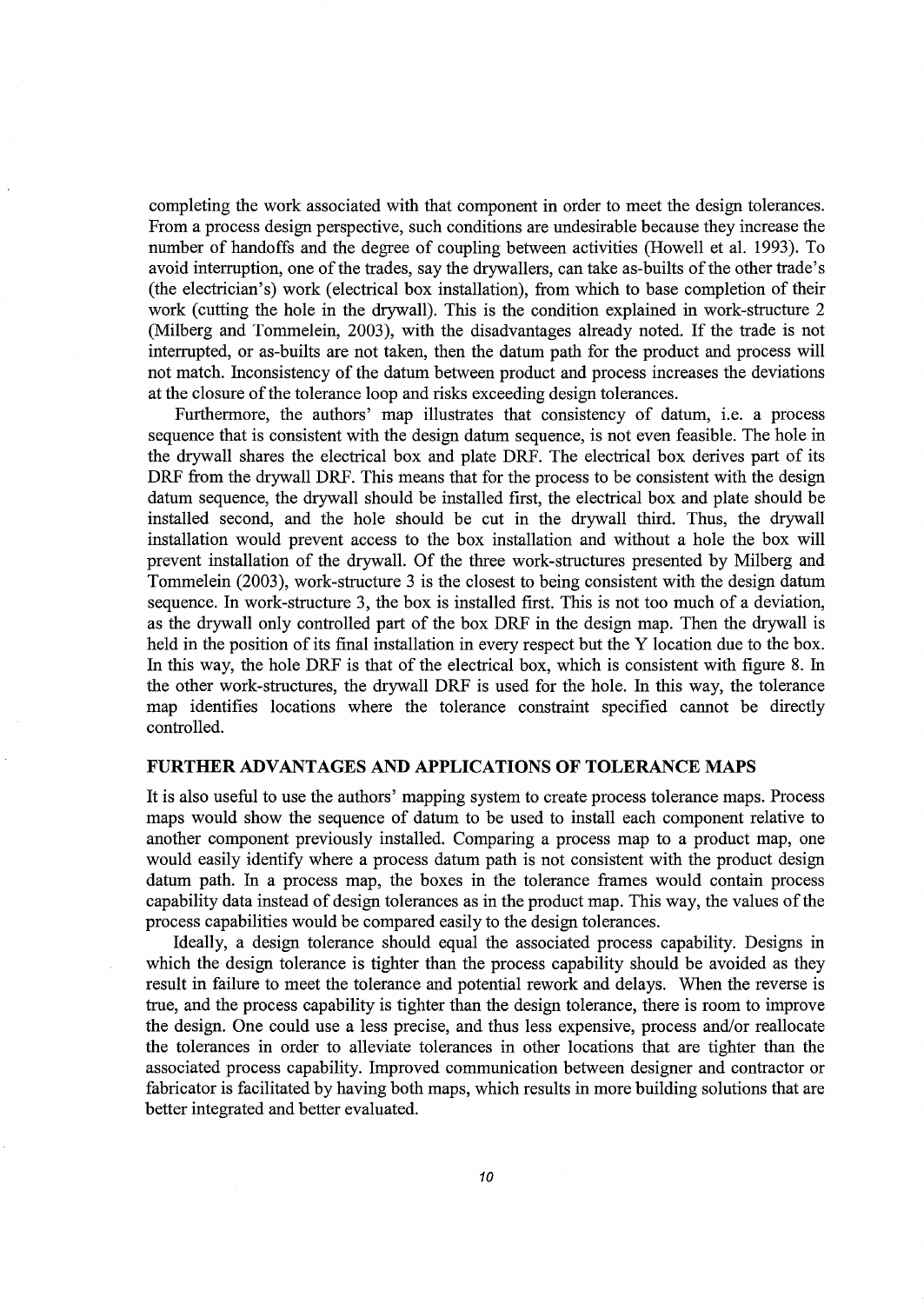Currently, however, there is a lack of explicit construction process capability data (Milberg and Tommelein 2003-A). The argument for not collecting this data is that process capabilities vary too much from one job to the next. Yet, without collecting it, how will we know if it varies or what factors cause it to vary? Nevertheless, benefit can be gained even from the rough estimates of process capability.

Another use of the tolerance mapping system is identifying tolerance loops. In figure 8, there are no tolerance loops shown. Although the connectors visually form loops, no feature or component DRF has the same degree of freedom  $(X, Y, Z -$  location and orientation) controlled by multiple datum. If for example, the location of the hole in the drywall was also dimensioned and toleranced from the drywall edges, then a loop would be formed. The design would be over-constrained, as the hole's location is controlled both by the drywall DRF and the electrical box DRF.

If a loop is established, then tolerance analysis should be used based on the data in the map. The analysis determines if the total variation in the location of the hole accumulated through the datum sequence, starting at the drywall edges and ending at the electrical box DRF, does not exceed the allowable deviation in location of the hole (relative to the drywall DRF), or vice versa. The loop is consistent, as long as the cumulative variations, starting at a node in the loop and ending in the node connected to the starting node opposite the direction of travel, do not exceed the tolerance associated with the connector between the starting and ending node.

A simpler example of a loop is the dimensioning of columns for a building. If the dimension between each of a set of more than 2 columns is specified with certain tolerances, and the overall dimension from the first and last column is also specified with a certain tolerance, the cumulative tolerance of the dimensions between adjacent columns cannot exceed the tolerance specified between the first and last. Otherwise the system or loop is inconsistent.

The author's mapping system includes more specific information about design intent than is typically found in AEC design drawings and specifications because they use the rules established by the standards for GD&T and VD&T. Current practice in AEC lacks standards for specification of datum and tolerances. This leads to misinterpretation of the designer's intent. Using the column example, if the location of the columns is represented by a series of center to center dimensions with no overall dimension, does this mean that the spacing between studs is more important than the overall dimension from the face of the first to the face of the last column? Many would say yes but there is no AEC standard. Certainly there are recommendations for dimensioning in some codes and specifications but they are only recommendations. In one author's experience, disagreement on the interpretation is frequent. The ambiguity in practice undermines the specification of tolerances, quality control and designer-contractor relations (Birkeland et. al 1971). Tolerance maps avoid these issues and instead: allow clear communication of design intent, specifically avoid unnecessary constraints, and help facilitate concurrent engineering and set-based design.

#### **ACKNOWLEDGMENTS**

This research was funded by grant CMS-0116877 from the National Science Foundation, whose support is gratefully acknowledged. Any opinions, findings, conclusions, or